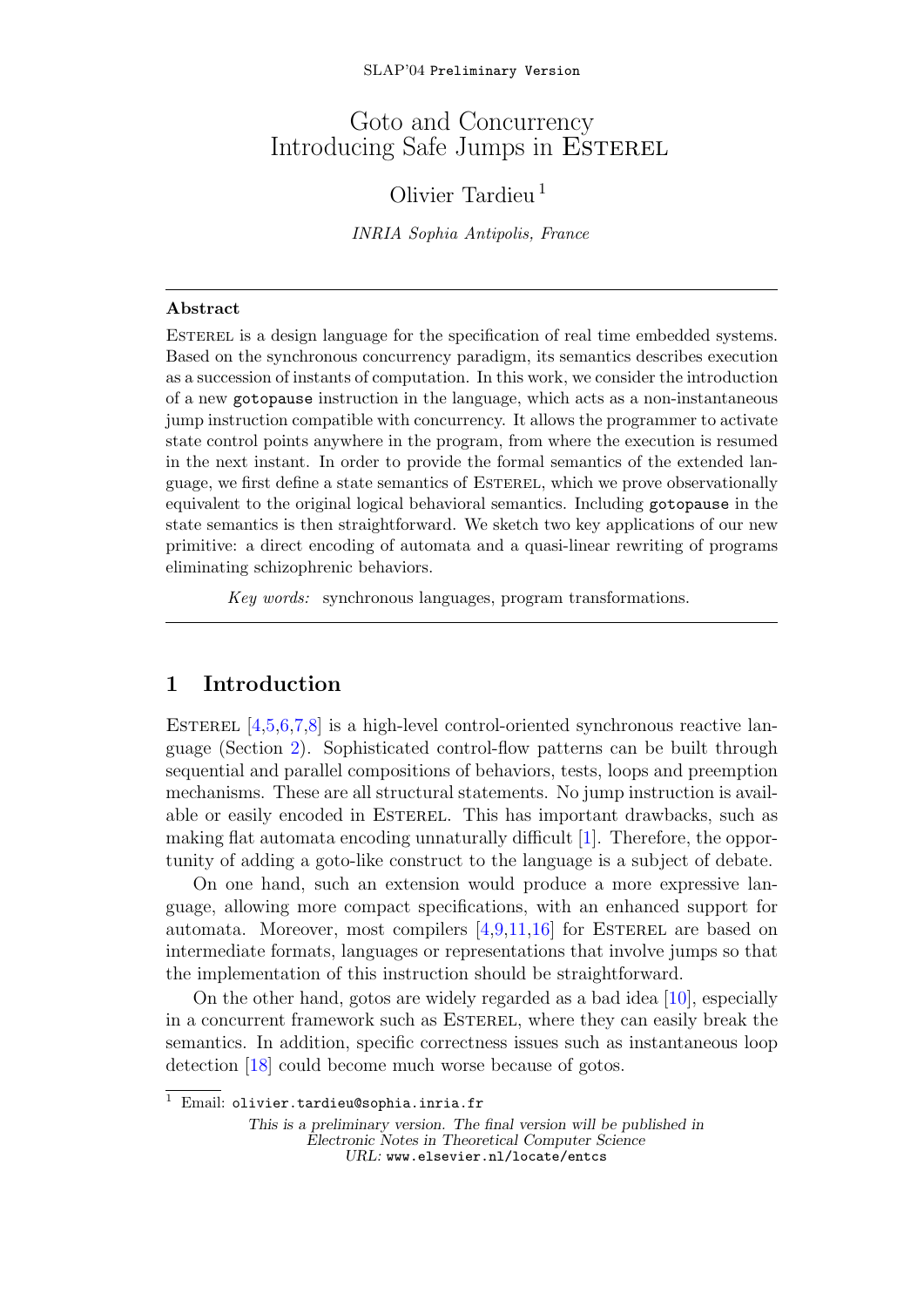```
1: pause;
action 1;
present A then gotopause 2 end;
present B then gotopause 3 end;
gotopause 1;
2: pause;
action 2;
gotopause 1;
3: pause;
action 3;
gotopause 2
                                                                     2
                                                               3
                                                                      1
                                                                              A
                                                                       B
                                                                  1 \sim 2 3
                                                                \arcsin \left( \arccos \left( \arccos \left( \arccos \left( \frac{\pi}{2} \right) \right) \right) \right)action
```
<span id="page-1-1"></span>Fig. 1. Automata in ESTEREL<sup>sp</sup>

Thus, to the best of our knowledge, no successful attempt of extension in this direction has been reported that provides both the necessary formal background and convincing practical applications.

In this paper, we detail what we believe is the right way to extend Esthere the add to the language an instruction we call gotopause. Both pause and gotopause instructions are now labeled. When the control reaches some "gotopause label", it stops for the current instant, as if it had reached a regular pause instruction. However, when the execution is resumed in the following instant, instead of restarting from the "gotopause *label*" location, it starts from the corresponding "label: pause" location. This allows to branch non-instantly to a remote section of the program.

Thanks to non-instantaneity, the semantics remains simple enough to be defined and proved to be adequate, as well as understood and used.

Because of the non-locality of branching, such an extension usually requires some kind of continuation-passing style semantics. In the case of ESTEREL, we first have to reformulate the standard logical behavioral semantics [\[4](#page-13-0)[,18\]](#page-14-4) in the form of a state semantics that we prove observationally equivalent (Section [3\)](#page-3-0). Then, we introduce and formalize gotopause and the semantics of the extended language, which we call  $\text{ESTEREL}^{sp}$  (Section [4\)](#page-9-0).

Automata made of non-instantaneous transitions are now easily encoded with conditional jumps, as shown by the example of Figure [1.](#page-1-1) More importantly, quasi-linear reincarnation  $[4,14,17]$  $[4,14,17]$  $[4,14,17]$  can be achieved by a simple preprocessing in ESTEREL<sup>sp</sup> (Section [5\)](#page-11-0).

## <span id="page-1-0"></span>2 The Pure Esterel Kernel Language

ESTEREL  $[4,5,6,7,8]$  $[4,5,6,7,8]$  $[4,5,6,7,8]$  $[4,5,6,7,8]$  $[4,5,6,7,8]$  is an imperative synchronous programming language dedicated to reactive systems  $[12,13]$  $[12,13]$ . Pure ESTEREL is the fragment of the full Esterel language where data variables and data-handling primitives are abstracted away. As our only concern is with control-flow primitives, we concen-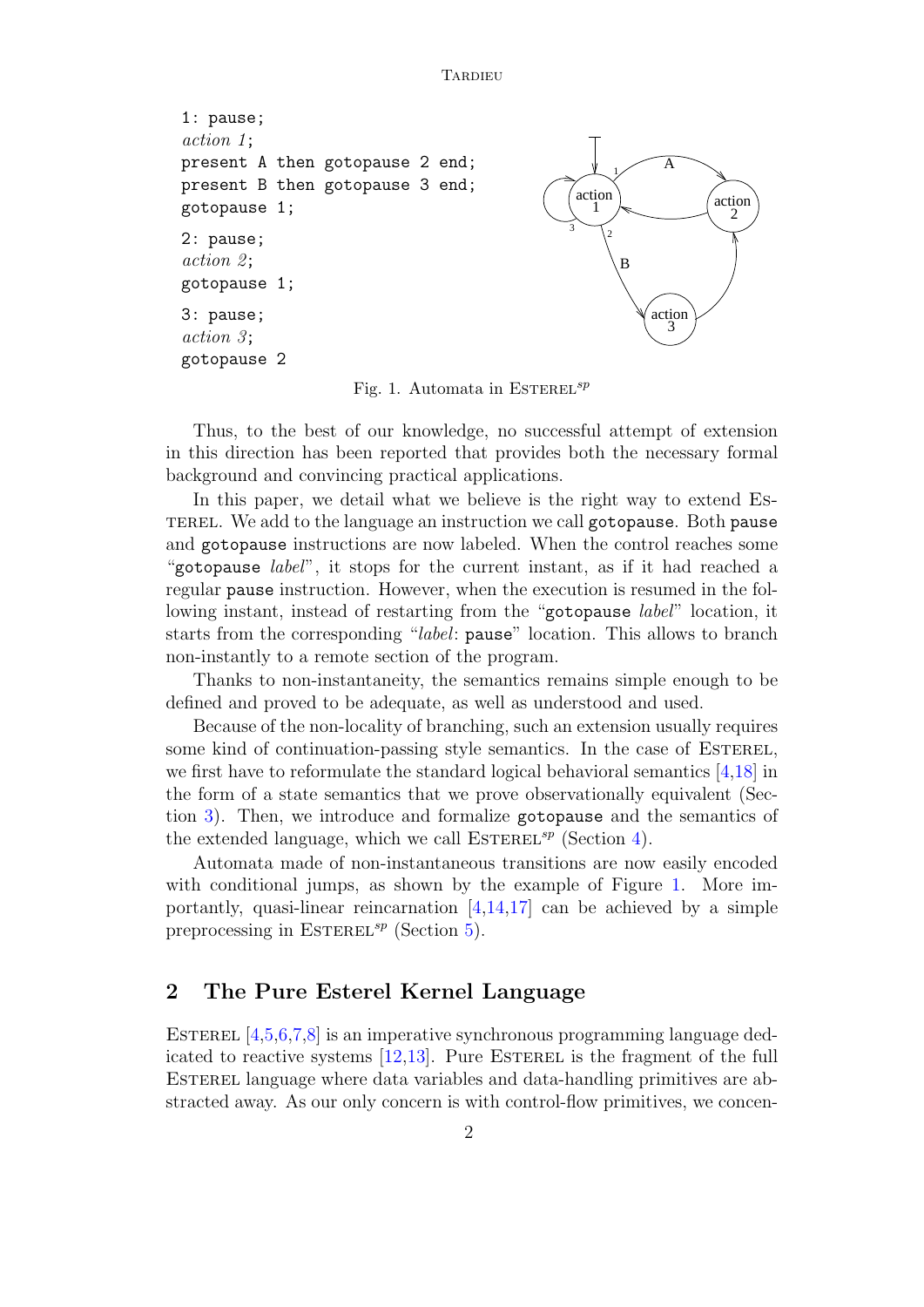```
TARDIEU
```

| nothing               | does nothing                                                                                                                                 |  |  |
|-----------------------|----------------------------------------------------------------------------------------------------------------------------------------------|--|--|
| pause                 | retains the control until next tick                                                                                                          |  |  |
| signal $S$ in $p$ end | declares signal $S$ in $p$                                                                                                                   |  |  |
| emit $S$              | emits $S$ (i.e. $S$ is present)                                                                                                              |  |  |
|                       | present S then $p$ else $q$ end if S is present then does $p$ else does $q$                                                                  |  |  |
| trap $T$ in $p$ end   | declares and catches exception $T$ in $p$                                                                                                    |  |  |
| $ext{ext}$            | raises exception $T$ which propagates upward                                                                                                 |  |  |
| p; q                  | $\left\{ \begin{array}{l} \mbox{first starts $p$ then $q$ if/when $p$ terminates} \\ \mbox{terminates if/when $q$ does} \end{array} \right.$ |  |  |
| $[p \mid q]$          | starts $p$ in parallel with $q$<br>l terminates when both $p$ and $q$ are done                                                               |  |  |
| loop $p$ end          | repeats $p$ for ever                                                                                                                         |  |  |
| Fig. 2. Pure ESTEREL  |                                                                                                                                              |  |  |

<span id="page-2-0"></span>trate in this paper on Pure ESTEREL. Moreover, without loss of generality, we focus on the Pure ESTEREL kernel language as defined by Berry in  $[4]$ , which retains just enough of the language syntax to attain its full expressive power. Finally, for lack of space, we do not consider the statement suspend in the sequel. It raises no particular problem.

Figure [2](#page-2-0) describes the grammar of this language, as well as the intuitive behavior of its constructs. The non-terminals  $p$  and  $q$  denote *statements* (i.e. programs), S signals, and T exceptions. An ESTEREL program runs in steps called reactions in response to the ticks of a global clock. Each reaction takes one instant. When the clock ticks, a reaction occurs. It may either finish the execution instantly or delay (part of) it till the next tick, because of pause instructions.

"emit A; pause; emit B; emit C; pause; emit D" emits the signal  $A$ in the first instant of its execution, then emits B and C in the second instant, then emits D and terminates in the third instant. It takes three instants to complete, or in other words, proceeds by three reactions.

Sequences, tests and (infinite) loops are the usual control-flow operators. Execution propagates in parallel branches in a deterministic synchronous way. "emit A;[pause;emit B;pause;emit D||emit C;pause;emit E];emit F" emits A and C, then B and E, and finally D and F.

Instantly broadcast signals and exceptions provide ways of interaction with the environment (through free identifiers) as well as local communication channels (through identifiers lexically scoped by signal and trap instructions).

An ESTEREL program  $p$  has a tree structure. Three nodes have more than one child: the test (of presence), sequence and parallel nodes. Thus, two disjoint sub-terms q and  $r$  of  $p$  are connected through one of these three operators. We note " $q/r$ " and say that q and r are *compatible* if q and r are non-disjoint or composed in parallel; we note " $q \# r$ " and say that q and r are exclusive otherwise. For example, in "p;  $[q][r]$ ", p and q are exclusive, p and  $r$  are exclusive, q and  $r$  are compatible.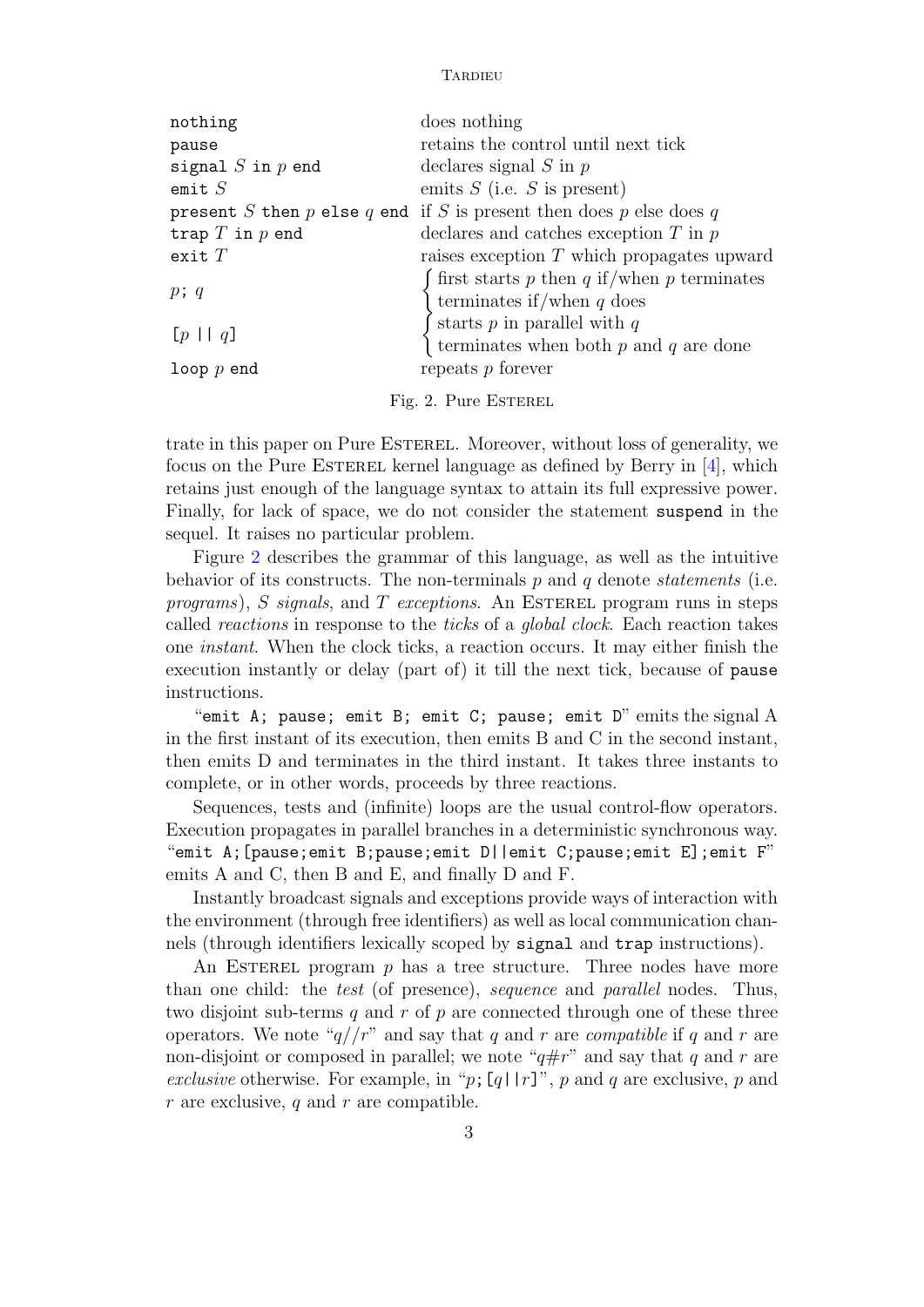## <span id="page-3-0"></span>3 From the Logical Semantics to a State Semantics

We consider a family of semantics for ESTEREL. Reactions of a term  $p$  are specified in a structural operational style [\[15\]](#page-14-9) by a labeled transition system:

$$
p \xrightarrow{E',k} p'
$$

The terms  $p$  and  $p'$  will either be programs or states (cf. Section [3.4\)](#page-7-0). We call *domain* of the semantics the set of terms p it applies to. The sets  $E$ of present signals and E' of emitted signals encode<sup>[2](#page-3-1)</sup> the I/Os of the reaction. The integer  $k$  is the *completion code* of the reaction and the term  $p'$  its *residual*:

- If  $k = 1$  then this reaction does not complete the execution of p. It has to be continued by the execution of  $p'$  in the next instant.
- If  $k \neq 1$  then this reaction ends the execution of p (p' is never executed):  $\cdot$  k = 0 if the execution completes normally,
	- $k = k_T \geq 2$  if exception T escapes from p, aborting the execution<sup>[3](#page-3-2)</sup>.

In general, a term p may admit zero, one or many possible reactions and thus executions. An execution is a potentially infinite chain of reactions such that all completion codes but the last one are equal to 1:

$$
p \xrightarrow{E'_1, 1} p_1 \xrightarrow{E'_2, 1} \dots \xrightarrow{E'_n, k \neq 1} p_n \quad \text{or} \quad p \xrightarrow{E'_1, 1} p_1 \xrightarrow{E'_2, 1} \dots \xrightarrow{E'_n, 1} \dots
$$

#### 3.1 Bisimulation and Observational Equivalence

In order to compare various semantics, we need mathematical tools: bisimulation and observational equivalence  $[3]$ . Because the residual  $p'$  of a reaction is irrelevant if  $k$  is not 1 (i.e. not further executed), we consider an ad hoc definition of 1-bisimulation in which we require  $p' \sim q'$  only if k is 1.

**Definition 3.1** 1-bisimulation. Let  $\rightarrow$  and  $\rightarrow$  be two semantics of respective domains P and Q. A 1-bisimulation between  $\rightarrow$  and  $\rightarrow$  is a relation  $\sim$  of domain  $P \times Q$  such that:

- for all  $p \in \mathcal{P}$  there exists  $q \in \mathcal{Q}$  such that  $p \sim q$
- for all  $q \in \mathcal{Q}$  there exists  $p \in \mathcal{P}$  such that  $p \sim q$

\n- if 
$$
p \sim q
$$
 and  $p \xrightarrow{E',k} p'$  then there exists  $q'$  such that  $\begin{cases} q \xrightarrow{E',k} q' \\ k = 1 \Rightarrow p' \sim q' \end{cases}$
\n- if  $p \sim q$  and  $q \xrightarrow{E',k} q'$  then there exists  $p'$  such that  $\begin{cases} p \xrightarrow{E',k} p' \\ k = 1 \Rightarrow p' \sim q' \end{cases}$
\n

<span id="page-3-2"></span><span id="page-3-1"></span><sup>&</sup>lt;sup>2</sup> The sets I and O of input and output signals are such that  $E = I \cup O$  and  $E' = O$ . Program p reacts to inputs I with outputs O, completion code k and residual p' iff  $p \frac{O, k}{I\cup O} p'$ . <sup>3</sup> Exceptions are numbered according to priorities  $[4,18]$  $[4,18]$ , so that if p terminates with completion code k and q with code l then  $[p||q]$  terminates with code max(k, l).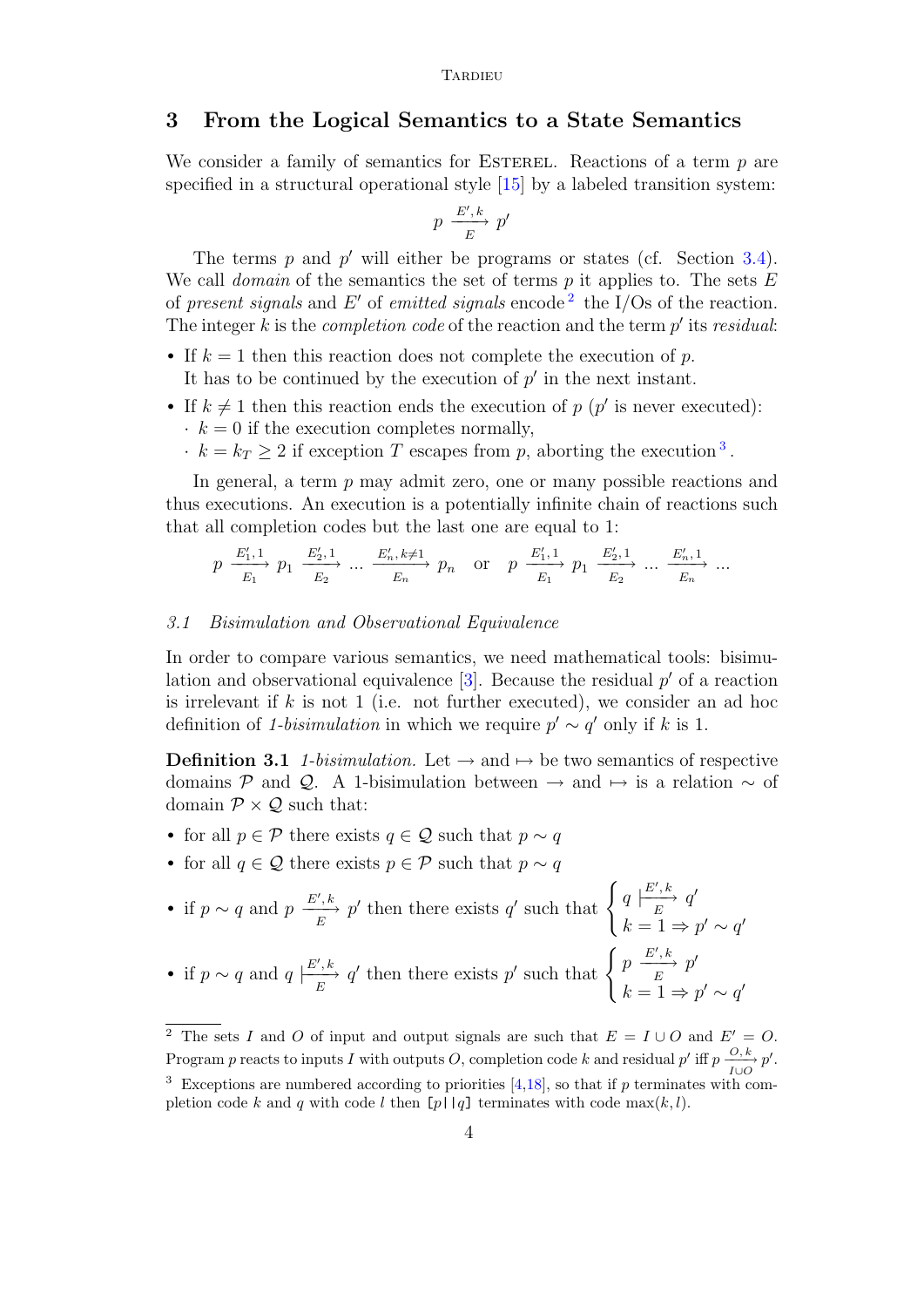Definition 3.2 Observational Equivalence. If there exists a 1-bisimulation between two semantics, we say these semantics are observationally equivalent.

In particular, if  $\rightarrow$  and  $\rightarrow$  are observationally equivalent then:

• if 
$$
p_0 \xrightarrow{E'_1, 1} p_1 \xrightarrow{E'_2, 1} \dots \xrightarrow{E'_n, k} p_n
$$
 then  $\exists q_0 : q_0 \xrightarrow{E'_1, 1} q_1 \xrightarrow{E'_2, 1} \dots \xrightarrow{E'_n, k} q_n$   
• if  $\forall n \ge 0, p_n \xrightarrow{E'_{n+1}, 1} p_{n+1}$  then  $\exists (q_n)_{n \ge 0} : \forall n \ge 0, q_n \xrightarrow{E'_{n+1}, 1} q_{n+1}$ 

## 3.2 Logical Behavioral Semantics

In Figure [3,](#page-4-0) we define a class of logical behavioral semantics for ESTEREL, parametrized by the auxiliary functions  $\delta^k$ . We note  $\rightarrow$  the usual logical behavioral semantics [\[18\]](#page-14-4) obtained by setting  $\delta^k$  equal to the identity for all k.

(1) nothing 
$$
\frac{\emptyset, 0}{E}
$$
 nothing  $\frac{S \in E \quad p \frac{E', k}{E} p'}{\text{present } S \text{ then } p \text{ else } q \text{ end } \frac{E', k}{E} p'}$  (7)  
\n(2) pause  $\frac{\emptyset, 1}{E}$  nothing  $\frac{S \notin E \quad q \frac{F', l}{E} q'}{\text{if } P', l'}$  (8)

present *S* then *p* else *q* end 
$$
\frac{F', l}{E'}
$$
 *q'* (8)

(3) exit 
$$
T \xrightarrow[E]{\emptyset, k_T \atop E}
$$
 nothing 
$$
\frac{p \xrightarrow{E', k} p' \quad k = 0 \text{ or } k = k_T}{\text{trap } T \text{ in } p \text{ end } \xrightarrow{E', 0} \text{nothing}}
$$
(9)

$$
(4) \frac{S \in E}{\text{emit } S \xrightarrow{\{S\},0} \text{nothing} \text{ nothing}} \frac{p \xrightarrow{E',k} p' \quad k > 0 \text{ and } k \neq k_T}{\text{trap } T \text{ in } p \text{ end}} \frac{p \xrightarrow{E',k} \delta^k(\text{trap } T \text{ in } p' \text{ end})}{E} (a)
$$
\n
$$
(5) \frac{p \xrightarrow{E',k} p' \quad k \neq 0}{E} \frac{p \xrightarrow{E',k} p' \quad q \xrightarrow{F',l} q' \quad m = \max(k,l)}{E} (b)
$$
\n
$$
(7) \frac{p \xrightarrow{E',k} p' \quad k \neq 0}{E} \frac{p \xrightarrow{E',k} p' \quad q \xrightarrow{F',l} q' \quad m = \max(k,l)}{E} (b)
$$

$$
(6) \frac{p \xrightarrow{E',0} p' \qquad q \xrightarrow{F',l} q'}{p; \ q \xrightarrow{E' \cup F',l} q'} \qquad \frac{p \xrightarrow{E',k} p' \qquad k \neq 0}{\text{loop } p \text{ end } \xrightarrow{E',k} \delta^k(p'; \text{ loop } p \text{ end})}
$$

loop *p* end 
$$
\xrightarrow{E', k} \delta^k(p'; \text{loop } p \text{ end})
$$

| $p$     | $E', k$                                                                                              | $p'$                                     | $S \in E'$ |
|---------|------------------------------------------------------------------------------------------------------|------------------------------------------|------------|
| ( $d$ ) | signal $S$ in $p$ end $\xrightarrow{E' \setminus \{S\}, k}$ $\delta^k(\text{signal } S$ in $p'$ end) |                                          |            |
| ( $e$ ) | $p$                                                                                                  | $\xrightarrow{E', k}$ $p'$ $S \notin E'$ |            |
| ( $e$ ) | signal $S$ in $p$ end $\xrightarrow{E', k}$ $\delta^k(\text{signal } S$ in $p'$ end)                 |                                          |            |

<span id="page-4-0"></span>Fig. 3. Logical Behavioral Semantics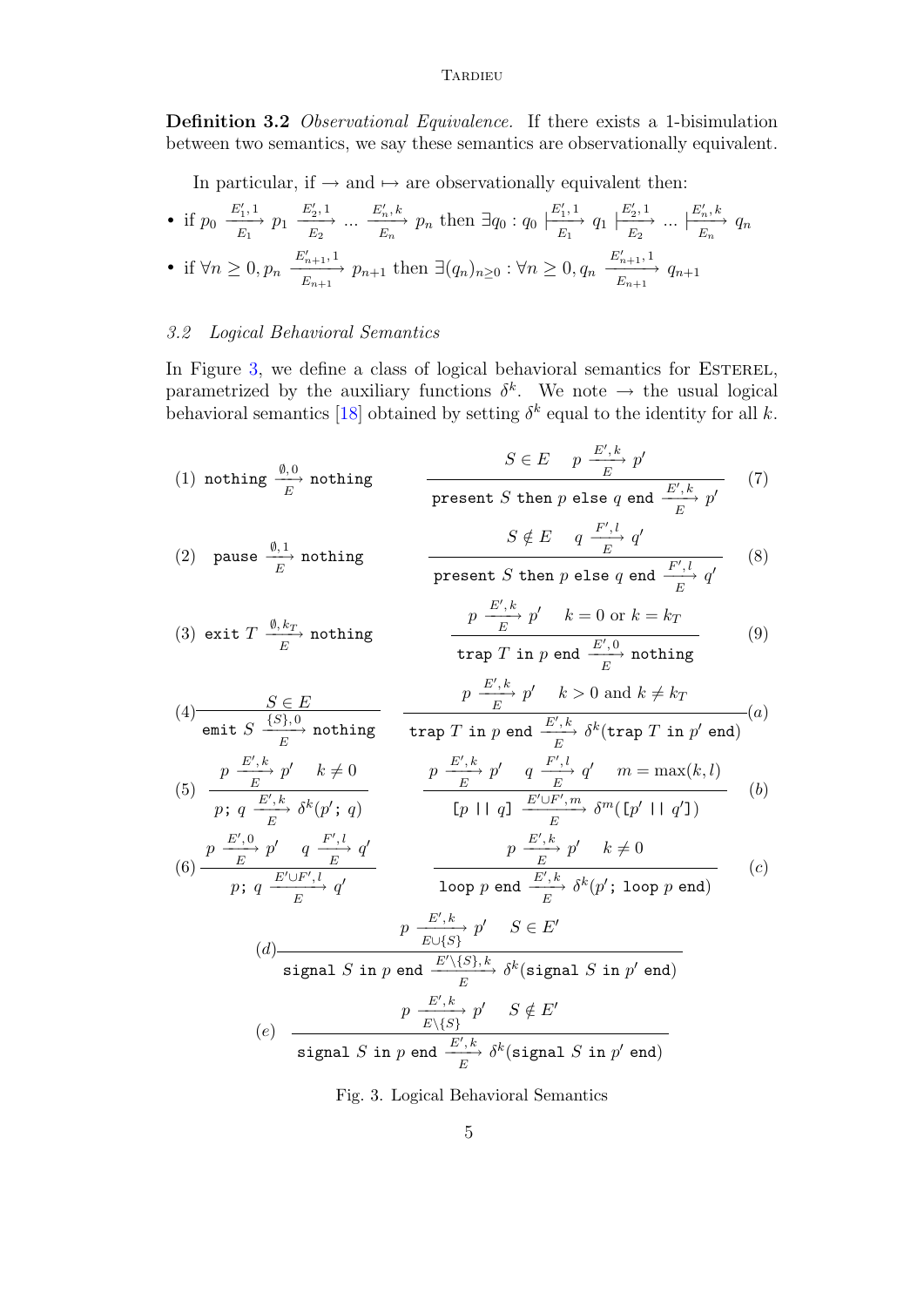We note  $\mapsto$  the semantics corresponding to the alternate definition of  $\delta^k$ :

$$
\delta^k(p) = \begin{cases} \text{nothing} & \text{if } k \neq 1 \\ p & \text{if } k = 1 \end{cases}
$$

While matching the original semantics in term of observational equivalence, our alternate version of the semantics enjoys an extra normalization property: it maps completed or aborted executions to nothing. For example,

$$
\begin{array}{ll}\n\text{[nothing || nothing]} & \xrightarrow{0,0} & \text{[nothing || nothing]} \\
\text{[nothing || nothing]} & \xrightarrow{0,0} & \text{nothing} \\
\hline\n\end{array}
$$

<span id="page-5-0"></span>**Theorem 3.3** Equivalence.  $\rightarrow$  and  $\rightarrow$  are observationally equivalent.

**Proof.** By defining a 1-bisimulation between  $\rightarrow$  and  $\rightarrow$ .

**Theorem 3.4** Normalization. If  $p \nvert \frac{E', k}{E}$   $p'$  and  $k \neq 1$  then  $p'$  is nothing.

**Proof.** By induction on the proof of  $p \nightharpoonup_E^{E',k} p'$ .  $\Box$ 

These logical semantics do not lead to intuitive behaviors and efficient algorithms for computing reactions, thus the need for constructive semantics [\[4](#page-13-0)[,19\]](#page-14-10). Intuitively, it consists in restricting the semantics to programs with deterministic *causal* (i.e non-speculative) executions. As with ESTEREL, such refinements are possible in  $\text{ESTEREL}^{sp}$  but not mandatory (cf. Section [4.4\)](#page-11-1).

#### 3.3 Labeled Semantics

We suppose that pause instructions are labeled by integers, which we note pause<sup>l</sup> or l : pause. We do not require labels to be unique yet. We call  $\mathcal{L}(p)$ the set of labels of p, for example  $\mathcal{L}(\texttt{pause}^1; \texttt{emit S}; \texttt{pause}^2; \texttt{pause}^1) = \{1,2\}.$ 

In Figure [4,](#page-6-0) we introduce a labeled semantics  $\sim$  for ESTEREL by adding a set of labels L to the previous semantics  $(\rightarrow)$  as an extra component:

$$
p \xrightarrow{E', k, L} p'
$$

This set collects the labels of the active pauses of the statement, that is to say the pause instructions that will retain the control at the end of the reaction. For example, "present S then pause<sup>1</sup> else pause<sup>2</sup> end" in the presence of S produces the set {1}. Provided that the labeling is nonambiguous,  $L$  carries enough information to characterize  $p'$  (cf. Section [3.4\)](#page-7-0).

If "pause" and "exit T" are reached concurrently then this pause shall not be marked as active. The reaction of "trap  $T$  in pause<sup>1</sup> | exit  $T$  end" shall lead to an empty set L for example. Hence, in addition to  $\delta^k$ , we define functions  $\gamma^k$  to be used in Rule (b) of the labeled semantics as follows:

$$
\gamma^k(L) = \begin{cases} \emptyset & \text{if } k \neq 1 \\ L & \text{if } k = 1 \end{cases}
$$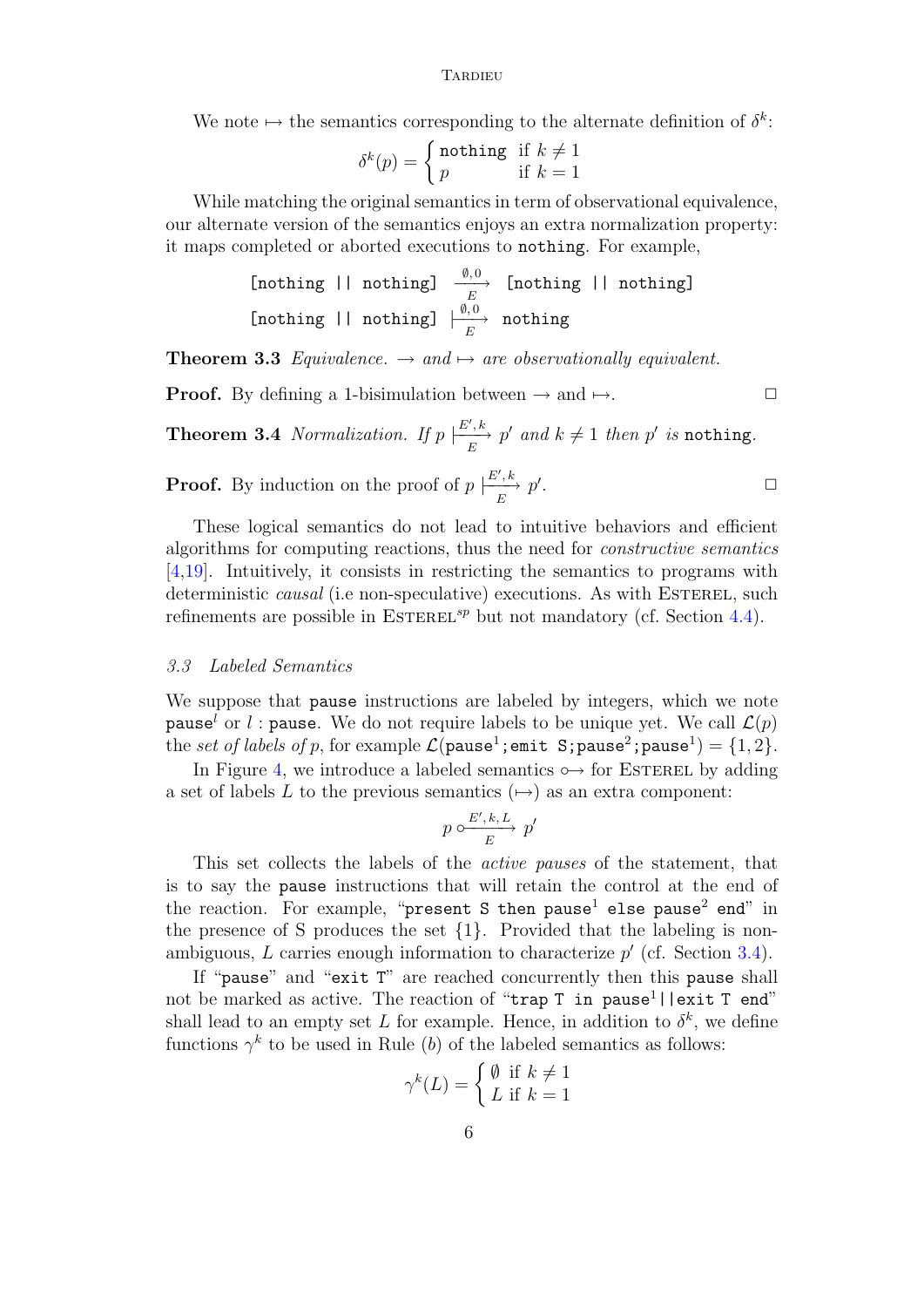(1) nothing 
$$
\frac{S \in E \ p \circ \frac{E',k,L}{E} p' \ p \text{ present } S \text{ then } p \text{ else } q \text{ end } \circ \frac{E',k,L}{E} p' \ \text{(7)}
$$
  
\n(2) pause<sup>l</sup>  $\circ \frac{\emptyset,1,\{l\}}{E}$  nothing  $\frac{S \notin E \ q \circ \frac{F',l,L}{E} q'}{S \notin E \ q \circ \frac{F',l,L}{E} q' \ \text{(8)}$   
\n(3) exit  $T \circ \frac{\emptyset,kr,\emptyset}{E}$  nothing  $\frac{p \circ \frac{E',k,L}{E}}{trap T \text{ in } p \text{ end } \frac{\circ \frac{E',l,L}{E}}{E}$  (9)  
\n(1)  $\frac{S \in E}{\text{ent } S \text{ of } \frac{S,0,0}{E}}$  nothing  $\frac{p \circ \frac{E',k,L}{E}}{trap T \text{ in } p \text{ end } \frac{\circ \frac{E',k,L}{E}}{E}$  nothing (9)  
\n(1)  $\frac{S \in E}{\text{ent } S \circ \frac{S,0,0}{E}}$  nothing  $\text{trap } T \text{ in } p \text{ end } \frac{\circ \frac{E',k,L}{E}}{E} \circ \text{for thing} \ (a)$   
\n(2) exist  $T \circ \frac{\frac{\mathbb{R}}{E} \circ \frac{E}{E}}{E}$  nothing  $\frac{p \circ \frac{E',k,L}{E}}{trap T \text{ in } p \text{ end } \frac{\circ \frac{E',k,L}{E}}{E} \circ \text{for } k \neq kr}$   
\n(3) exit  $T \circ \frac{\frac{\mathbb{R}}{E} \circ \frac{E}{E}}{E}$  nothing  $\frac{p \circ \frac{E',k,L}{E}}{trap T \text{ in } p \text{ end } \frac{\circ \frac{E',k,L}{E}}{E} \circ \text{for } k \neq r}$  (1)  
\n(2)  $\frac{S \in E}{\text{ent } S \text{ of } \frac{E,0}{E} \text{ in } p \text{ in } q \text{ in } q \text{ and } \frac{E',k,L}{E} \circ \text{for } k \neq r}$   
\n(3) exit  $T \circ \frac{\frac{\mathbb{R}}{E} \circ \frac{\mathbb{$ 

<span id="page-6-0"></span>

|  |  | Fig. 4. Labeled Semantics |
|--|--|---------------------------|
|--|--|---------------------------|

**Theorem 3.5** Equivalence.  $\forall p, E, E', k, p' \left[ p \mid \frac{E', k}{E} \not p' \Leftrightarrow \exists L : p \circ \frac{E', k, L}{E} \not p' \right]$ .

**Proof.** Except from the recursive computation of  $L$ , this new semantics does not differ from the previous one. No hypothesis relies on  $L$  value.  $\Box$ 

**Theorem 3.6** Completion. If  $p \circ \frac{E', k, L}{E} p'$  then  $L \subset \mathcal{L}(p)$  and  $k \neq 1 \Leftrightarrow L = \emptyset$ . A reaction completes (k=0) or aborts (k=k<sub>T</sub>) an execution iff no label is set.

**Proof.** By induction on the proof of  $p \nightharpoonup_E^{E', k, L} p'$ .  $\Box$ 

<span id="page-6-1"></span>Corollary 3.7 In Rule (6) of the labeled semantics, L is always empty. Thus, the merging of two non-empty sets of labels can only occur in Rule (b).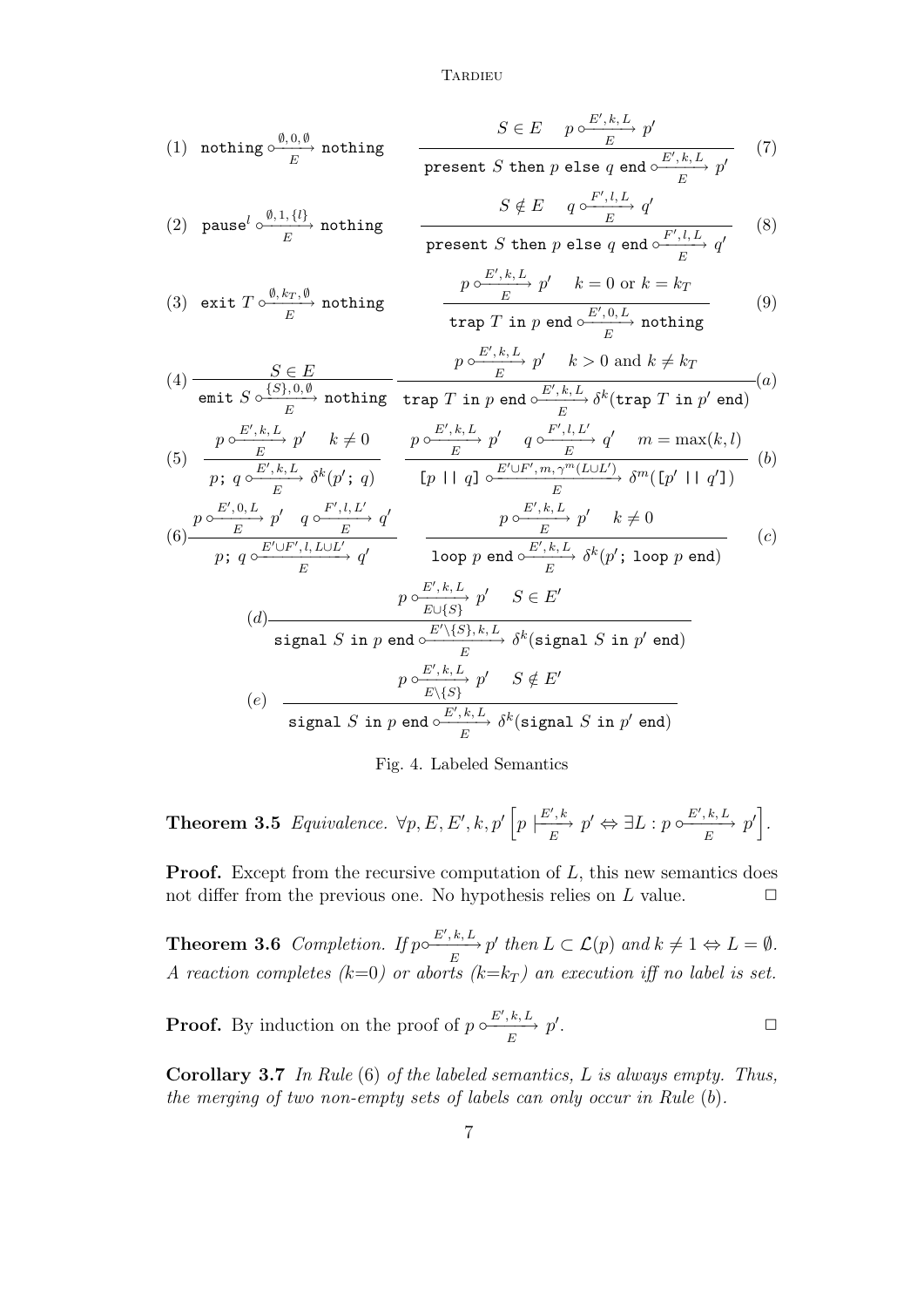| $\hat{p} ::= \tilde{p}$ ause          | $\epsilon$                             | nothing                                    |
|---------------------------------------|----------------------------------------|--------------------------------------------|
| $\hat{p}$ ; q                         | $\xrightarrow{\epsilon}$               | $\epsilon(\hat{p}); q$                     |
| $p; \hat{q}$                          | $\xrightarrow{\quad \epsilon \quad}$   | $\epsilon(\hat{q})$                        |
| present S then $\hat{p}$ else q end   | $\xrightarrow{\epsilon}$               | $\epsilon(\hat{p})$                        |
| present S then $p$ else $\hat{q}$ end | $\xrightarrow{\epsilon}$               | $\epsilon(\hat{q})$                        |
| trap $T$ in $\hat{p}$ end             | $\xrightarrow{\epsilon}$               | trap T in $\epsilon(\hat{p})$ end          |
| $\hat{p} \parallel \hat{q}$           | $\xrightarrow{\epsilon}$               | $\epsilon(\hat{p})$    $\epsilon(\hat{q})$ |
| $\hat{p} \parallel q$                 | $\stackrel{\epsilon}{\longrightarrow}$ | $\epsilon(\hat{p})$    nothing             |
| $p \parallel \hat{q}$                 | $\xrightarrow{\epsilon}$               | nothing $   \epsilon(\hat{q})$             |
| loop $\hat{p}$ end                    | $\xrightarrow{\epsilon}$               | $\epsilon(\hat{p});$ loop p end            |
| signal $S$ in $\hat{p}$ end           | $\xrightarrow{\epsilon}$               | signal S in $\epsilon(\hat{p})$ end        |

<span id="page-7-2"></span>Fig. 5. Active States and their Expansion

### <span id="page-7-0"></span>3.4 States

By adding hats on top of some of the **pause** instructions of a statement  $p$ , we obtain what we call a *state* of p. For example, "pause<sup>1</sup>; emit S;  $\widehat{\text{pause}}^2$ " is a state of "pause<sup>1</sup>; emit S; pause<sup>2"</sup>. Intuitively, a state represents some possible point<sup>[4](#page-7-1)</sup> in the execution of a program. Similar introductions of states and state expansions are found in  $[4,14]$  $[4,14]$ .

We say that a term is *well labeled* iff the labels of its pause instructions are pairwise distinct. From the combination of the well-labeled statement p and the set of labels L, we build the state  $p<sup>L</sup>$  by selecting the pause instructions that have a label in L. For example, "(pause<sup>1</sup>; emit S; pause<sup>2</sup>)<sup>{2,3}</sup>" is the state "pause<sup>1</sup>; emit S;  $\widehat{\text{parse}}^{2}$ ". In the sequel, we will use either representation, as convenient. From now on, we note  $p<sup>L</sup>$  only if p is well labeled. On the other hand, as in previous example, L is not supposed to be a subset of  $\mathcal{L}(p)$ .

We remark that  $p$  is both a statement and a state (of the statement  $p$ ) itself), further referred to as the inactive state of p, as no pause is selected. We say that  $p^L$  is a valid state of p iff  $p^L$  is either the inactive state or some active state  $\hat{p}$  of p, that is to say a state that conforms to the grammar of Figure [5.](#page-7-2) In particular, an active state has at least one pause selected.

Intuitively, invalid states are states that cannot be reached in the execution of the program<sup>[5](#page-7-3)</sup>. For example, "**pause**<sup>1</sup>;  $\widehat{ \text{ pause}}^2$ " is not a valid state. A state is valid iff pause instructions are not selected in both branches of a test or both parts of a sequence, i.e. iff selected pause instructions are pairwise compatible.

## 3.5 State Expansion

In Figure [5,](#page-7-2) we also define a *state expansion function*  $\epsilon : p \mapsto \epsilon(p)$ . It derives a

<span id="page-7-1"></span> $\frac{4}{4}$  We will use states to represent starting and ending points of reactions. However, microsteps within a reaction cannot be represented by states.

<span id="page-7-3"></span><sup>&</sup>lt;sup>5</sup> Valid states are not always reachable!  $\widehat{[{\text{parse}}}^1 | {\text{parse}}^2]$  is both valid and unreachable.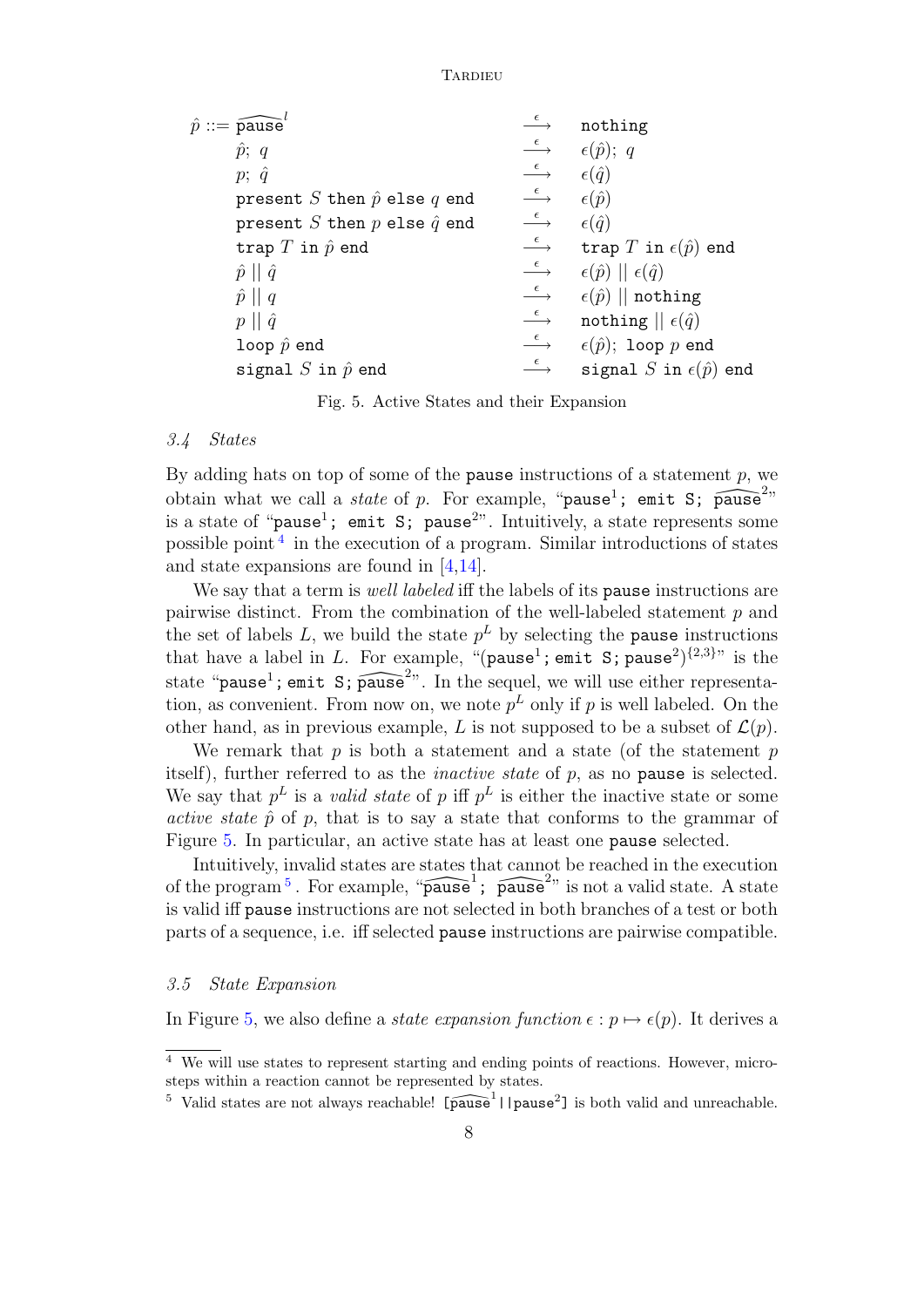statement from an active state. Let  $\epsilon(p)$  be nothing for inactive states. This extends  $\epsilon$  to valid states.

The expansion retains labels. We observe that even if  $p<sup>L</sup>$  is a valid state (of the well-labeled term  $p$ , the labeled term  $\epsilon(p^L)$  is not necessarily well labeled, as loop unrolling may occur. For example,

 $\epsilon(1$ oop pause<sup>1</sup>;pause<sup>2</sup> end) = nothing;pause<sup>2</sup>;1oop pause<sup>1</sup>;pause<sup>2</sup> end

<span id="page-8-0"></span>**Theorem 3.8** Stability. If  $p^L$  is valid and  $\epsilon(p^L) \stackrel{E',k,L'}{=} p'$  then  $p^{L'}$  is valid.

**Proof.** If  $k \in L'$ ,  $l \in L'$  then there exists two compatible occurrences of pause $^k$  and pause $^l$  in  $\epsilon(p^L)$  by Corollary [3.7.](#page-6-1) Thus, pause $^k$  and pause $^l$  are compatible in  $p$ , as the expansion does not introduce parallel operators.

<span id="page-8-2"></span>**Theorem 3.9** Expansion. If p is well labeled and  $p \circ \frac{E', k, L}{E}$  p' then  $\epsilon(p^L) = p'$ .

**Proof.** Obvious if  $k \neq 1$  otherwise by induction on the proof of  $p \circ \frac{E', k, L}{E}$ ,  $p' \Box$ 

This proves that  $p'$  can be rebuild from  $L$  (and  $p$ ). The result of the reaction is equivalently characterized by either the residual  $p'$  (as defined by the logical behavioral semantics) or the state  $p<sup>L</sup>$  we have just introduced. This is the key that enables the definition of a state semantics for ESTEREL in the following section.

### <span id="page-8-3"></span>3.6 State Behavioral Semantics

We define our state behavioral semantics  $\hookrightarrow$  of ESTEREL as follows:

for all  $p^L$  valid, E, E', k, L', we note  $p^L \xrightarrow[E',k]{} p^L'$  iff  $\exists p' : \epsilon(p^L) \xrightarrow[E',k,L']} p'.$ 

One reaction of the well-labeled term  $p$  in the valid state  $p<sup>L</sup>$  produces the valid state  $p^L'$  (Theorem [3.8\)](#page-8-0) iff L' is the set of active labels computed by the labeled semantics for the term  $\epsilon(p^L)$  (being well labeled or not).

## <span id="page-8-1"></span>**Theorem 3.10** Equivalence.  $\mapsto$  and  $\hookrightarrow$  are observationally equivalent.

**Proof.** Let ~ be the relation:  $p^L \sim q$  iff  $\epsilon(p^L) = q$  or  $\epsilon(p^L) =$  nothing; q. This relation is a 1-bisimulation between  $\hookrightarrow$  and  $\mapsto$ . In particular,

$$
p^L \xrightarrow{E'_1, 1} p^{L_1} \xrightarrow{E'_2, 1} \dots \xrightarrow{E'_n, k} p^{L_n} \Leftrightarrow \epsilon(p^L) \xrightarrow{E'_1, 1} \epsilon(p^{L_1}) \xrightarrow{E'_2, 1} \dots \xrightarrow{E'_n, k} \epsilon(p^{L_n})
$$

State semantics for ESTEREL have already been proposed  $[4,14]$  $[4,14]$ . Similarly, our semantics describes the execution of a program in term of "moving hats":  $\emptyset$ , 1  $\emptyset$ , 0

$$
\widehat{\text{pause}}; \text{[pause | [pause] } \xrightarrow{0,1} \text{pause}; \text{[pause | [pause] } \xrightarrow{0,0} \text{pause}; \text{[pause | [pause] }
$$

But this new definition remains very close to the logical behavioral semantics. The progression of the execution "within the instant" is still handled by the logical semantics, which makes the proof of Theorem [3.10](#page-8-1) tractable.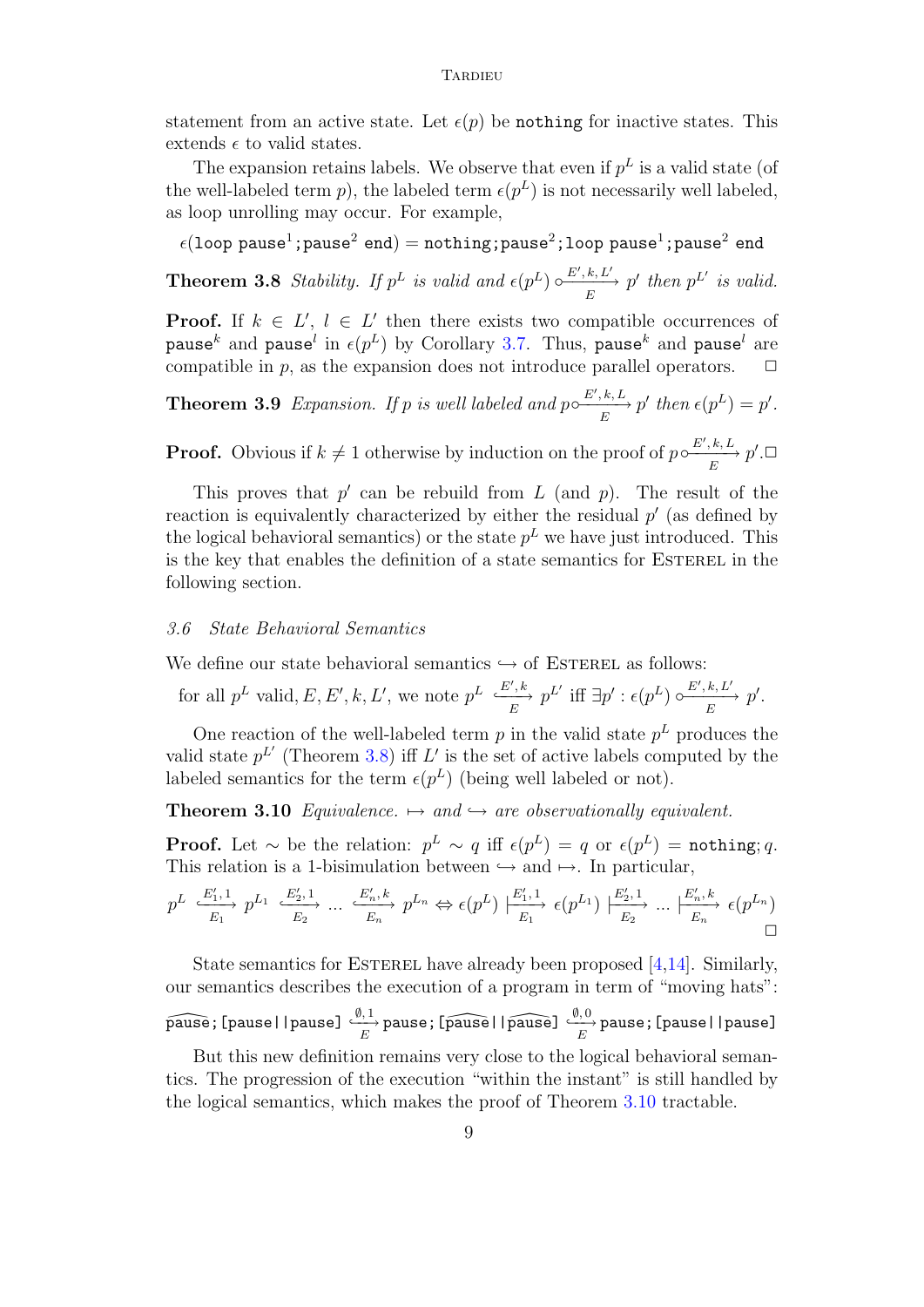#### Tardieu

Our state semantics is nevertheless different from the logical semantics in the way it chains reactions. Instead of resuming from the logical residual  $p'$  of the previous reaction, the execution is restarted from the (expansion of) the state  $p^L'$  that was also computed.

Our labeled semantics is a combination of a logical behavioral semantics, which takes care of the current instant of execution, and of a state computation (the set of labels), which prepares for the next instant of execution.

While up to now these two computations  $(p'$  and  $L'$ ) coincide in the labeled semantics (Theorem [3.9\)](#page-8-2), the fact extra labels may be inserted into  $L'$  without modifying  $p'$  makes the addition of gotopause to the language possible.

## <span id="page-9-0"></span>4 Introducing gotopause in Esterel

We extend ESTEREL syntax with the instruction gotopause<sup>l</sup> (or gotopause  $l$ ) for any integer label l. We note  $\text{ESTEREL}^{sp}$  for the extended language. We would like this new construct to behave as follows:

 $\widehat{\mathsf{pause}}^1;$ gotopause $^2$ ;emit $\mathrm{S};$ pause $^2\stackrel{\emptyset,1}{\longrightarrow}$ pause $^1;$ gotopause $^2;$ emit $\mathrm{S};$ pause $^2$ 

• the hat first moves from  ${pause}^1$  to  ${gotopause}^2$  since the term obtained by replacing gotopause by pause instructions with fresh labels reacts as follows:

 $\widehat{\mathsf{pause}}^1$ ;pause<sup>3</sup>;emit S;pause<sup>2</sup>  $\frac{\emptyset, 1}{E}$  pause<sup>1</sup>; $\widehat{\mathsf{pause}}^3$ ;emit S;pause<sup>2</sup>

• the hat then jumps from  $\texttt{pause}^3 \equiv \texttt{gotopause}^2$  to  $\texttt{pause}^2$ , as hats on top of gotopause<sup>l</sup> instructions are removed and moved to the corresponding  $\mathbf{p}$ ause<sup>l</sup> instructions at the end of the instant.

This is more or less what we formalize below. But this intuitive algorithm breaks on more complex programs. In the following example, whereas the initial state  $p^{\{1\}}$  is valid, the derived state  $p^{\{2,3\}}$  is not:

 $\widehat{\mathrm{pause}}^1$ ; [gotopause<sup>2</sup> | |pause<sup>3</sup>];pause<sup>2</sup>  $\frac{\theta,1}{E}$ pause<sup>1</sup>; [gotopause<sup>2</sup> | |pause<sup>3</sup>];pause<sup>2</sup>

While the execution of the program is supposed to be continued  $(k = 1)$ , it cannot be since  $\epsilon$ (pause<sup>1</sup>; [gotopause<sup>2</sup> |  $|\widehat{\text{parse}}^3|$  ;  $\widehat{\text{parse}}^2$ ) is undefined. Such a state does not make sense. Thus, "pause<sup>1</sup>; [gotopause<sup>2</sup>||pause<sup>3</sup>];pause<sup>2"</sup> cannot be considered to be a correct program. This is dealt with through a proper definition of well-formedness, which ensures that gotopause occurrences are compatible with ESTEREL concurrency.

## 4.1 Well-Formedness

**Definition 4.1** Well-formedness. A well-labeled program  $p$  is well formed iff:

$$
\forall k, \forall l: \texttt{pause}^k \# \texttt{pause}^l \Rightarrow \left\{ \begin{matrix} \texttt{gotopause}^k \# \texttt{gotopause}^l \\ \texttt{gotopause}^k \# \texttt{pause}^l \\ \texttt{pause}^k \# \texttt{gotopause}^l \end{matrix} \right.
$$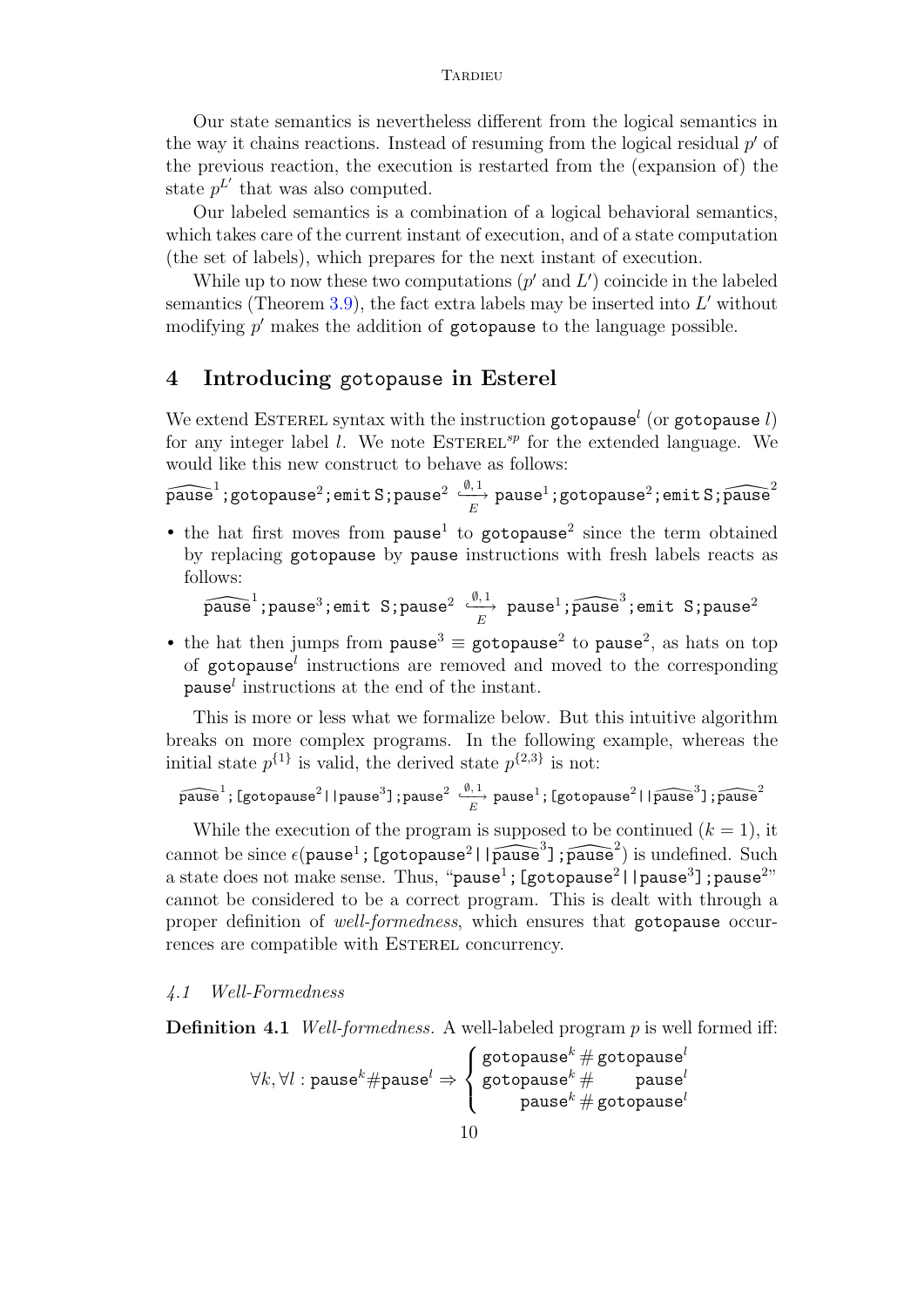If pause<sup>k</sup> and pause<sup>l</sup> are exclusive then their respective "triggers" have to be exclusive, too. This purely static (syntactic) condition can be checked easily while building the abstract syntax tree of a program. Of course, every well-labeled ESTEREL program is a well-formed  $\text{ESTEREL}^{sp}$  program.

### 4.2 Labeled Semantics

We build the labeled semantics of  $\text{ESTEREL}^{sp}$  by adding a rule for gotopause to the labeled semantics of ESTEREL (Figure  $4$ ):

$$
\texttt{gotopause}^l \circ \xrightarrow{ \emptyset, 1, \{ l \}} \texttt{nothing}
$$

States and state expansion retain their definitions in  $\text{ESTEREL}^{sp}$ . Thus,  $({\tt gotopause}^1; {\tt emit}~{\tt S} ; {\tt pause}^1; {\tt pause}^2)^{\{1\}} = {\tt gotopause}^1; {\tt emits} ~ {\tt S} ; {\tt \widehat{pause}}^1; {\tt pause}^2$ and  $\epsilon$ (gotopause<sup>1</sup>; emit  $S$ ;  $\widehat{pause}^1$ ; pause<sup>2</sup>) = nothing; pause<sup>2</sup>, for example.

<span id="page-10-0"></span>**Theorem 4.2** If p is well formed and  $\epsilon(p^L) \stackrel{E',k,L'}{=} p'$  then  $p^{L'}$  is valid.

**Proof.** Similarly to Proof [3.8,](#page-8-0) if  $k \in L'$ ,  $l \in L'$  then there exists two compatible occurrences of (goto)pause $^k$  and (goto)pause $^l$  in  $\epsilon(p^L)$  by Corollary [3.7](#page-6-1) (which remains valid). Thus, by definition of  $\epsilon$ , there exists two compatible occurrences of (goto)pause<sup>k</sup> and (goto)pause<sup>l</sup> in p. As a consequence, by definition of well-formedness, pause<sup>k</sup> and pause<sup>l</sup> are compatible in  $p$ .  $\Box$ 

## 4.3 State Semantics

We now define the state semantics of  $\text{ESTEREL}^{sp}$ . For all p well formed,

for all 
$$
p^L
$$
 valid,  $E, E', k, L'$ , we note  $p^L \xrightarrow[E', k]{} p^{L'}$  iff  $\exists p' : \epsilon(p^L) \xrightarrow[E', k, L'']{} p'.$ 

Thanks to Theorem [4.2,](#page-10-0) this semantics is well defined on the domain of valid states over well-formed programs. Of course, in  $\text{ESTEREL}^{sp}$ , Theorem [3.9](#page-8-2) no longer holds:  $\epsilon(p^{L'})$  is not p'. This times we are really using L'.

This formalizes our naive semantics:  $(i)$  gotopause behaves just as pause during the reaction, (ii) as the definition of the expansion  $\epsilon$  remains unchanged, both gotopause<sup>l</sup> and pause<sup>l</sup> potentially activate pause<sup>l</sup> by inserting  $l$  into  $L'$ .

We remark that, for a given label  $l$ , there may be several occurrences of gotopause<sup>l</sup> in p or there may be no pause<sup>l</sup> even if there is one gotopause<sup>l</sup>. This is fine. Simultaneous jumps to the same target make sense. Although "goto nowhere" should probably be forbidden in practice, it is semantically harmless.

This state semantics of  $\text{ESTEREL}^{sp}$  is *adequate*: its restriction to programs of the original Esterel language (i.e. the state semantics of Section [3.6\)](#page-8-3) is observationally equivalent to the initial semantics of ESTEREL, by Theorems [3.3](#page-5-0) and [3.10.](#page-8-1)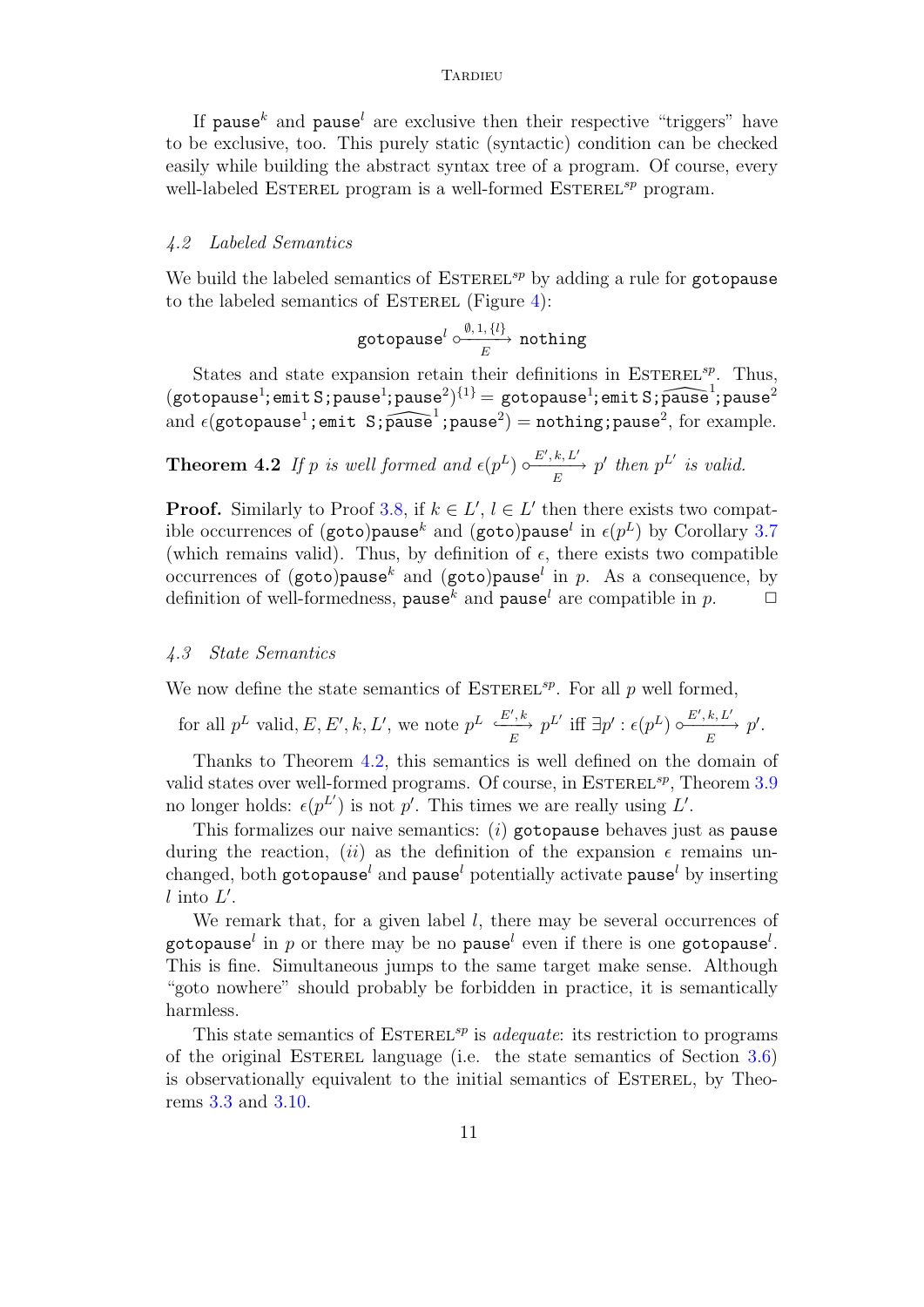### <span id="page-11-1"></span>4.4 Constructive Semantics

For lack of space we only briefly sketch the constructive semantics of Es-TEREL<sup>SP</sup>. ESTEREL constructive semantics is essentially a way to get around the issue of the overlapping between Rules  $(d)$  and  $(e)$  of the logical behavioral semantics [\[4](#page-13-0)[,19\]](#page-14-10), which are both applicable to some programs. For example,

\n signal S in present S then...\n 
$$
\begin{cases}\n \frac{\emptyset,0}{\emptyset} \text{ signal S in nothing end} \\
 \frac{\emptyset,1}{\emptyset} \text{ signal S in nothing end}\n \end{cases}
$$
\n

It can be obtained by defining two exclusive predicates Must and Cannot, used for disambiguation. The condition " $S \in E''$ " of Rule (d) and " $S \notin E''$ " of Rule  $(e)$  are respectively replaced by "p must emit S" and "p cannot emit S".

Let  $\mathit{Must}(\texttt{gotopause}^l)$  and  $\mathit{Must}(\texttt{pause}^l)$  be defined as  $\mathit{Must}(\texttt{pause})$  is in ESTEREL. Let  $Cannot(\texttt{gotopause}^l)$  and  $Cannot(\texttt{pause}^l)$  be  $Cannot(\texttt{pause})$ . An identical rewriting of Rules  $(d)$  and  $(e)$  of our labeled semantics of Es-TEREL<sup>SP</sup> leads to an adequate constructive semantics of  $\text{ESTEREL}^{sp}$ .

Intuitively, as gotopause and pause instructions only differ via their noninstantaneous effects, causality (i.e. correctness with respect to the constructive semantics) is essentially unchanged. Of course, a causal ESTEREL program is a causal ESTEREL<sup>sp</sup> program. Then, as the constructive and logical behavioral semantics of causal programs match, the adequacy of this constructive semantics of  $ESTEREL^{sp}$  is a consequence of the adequacy of its state semantics.

## <span id="page-11-0"></span>5 Schizophrenia and Reincarnation

A well known complexity of Esterel semantics is illustrated by the infinite loop of Figure [6.](#page-11-2) Intuitively, as the signal S is local to the loop, a fresh instance is accessed each time the loop is entered. Thus the signal O is never emitted. Formally, loop unrolling in the logical semantics produces two separate instances of S, so that the emission of S never reaches the test. Although there is a single object S in the source program, there are, in this case, two objects S involved in each reaction (starting from the second one). Such objects and programs are said to be schizophrenic [\[4](#page-13-0)[,14,](#page-14-5)[17\]](#page-14-6).

| loop                                      | signal S in nothing; emit S end;<br>loop                     |  |
|-------------------------------------------|--------------------------------------------------------------|--|
| signal S in<br>present S then emit 0 end; | signal S in                                                  |  |
| pause;<br>emit S                          | present S then emit 0 end;<br>$\emptyset$ , 1<br>pause;<br>Ø |  |
| end                                       | emit S<br>end                                                |  |
| end                                       | end                                                          |  |

<span id="page-11-2"></span>Fig. 6. Schizophrenia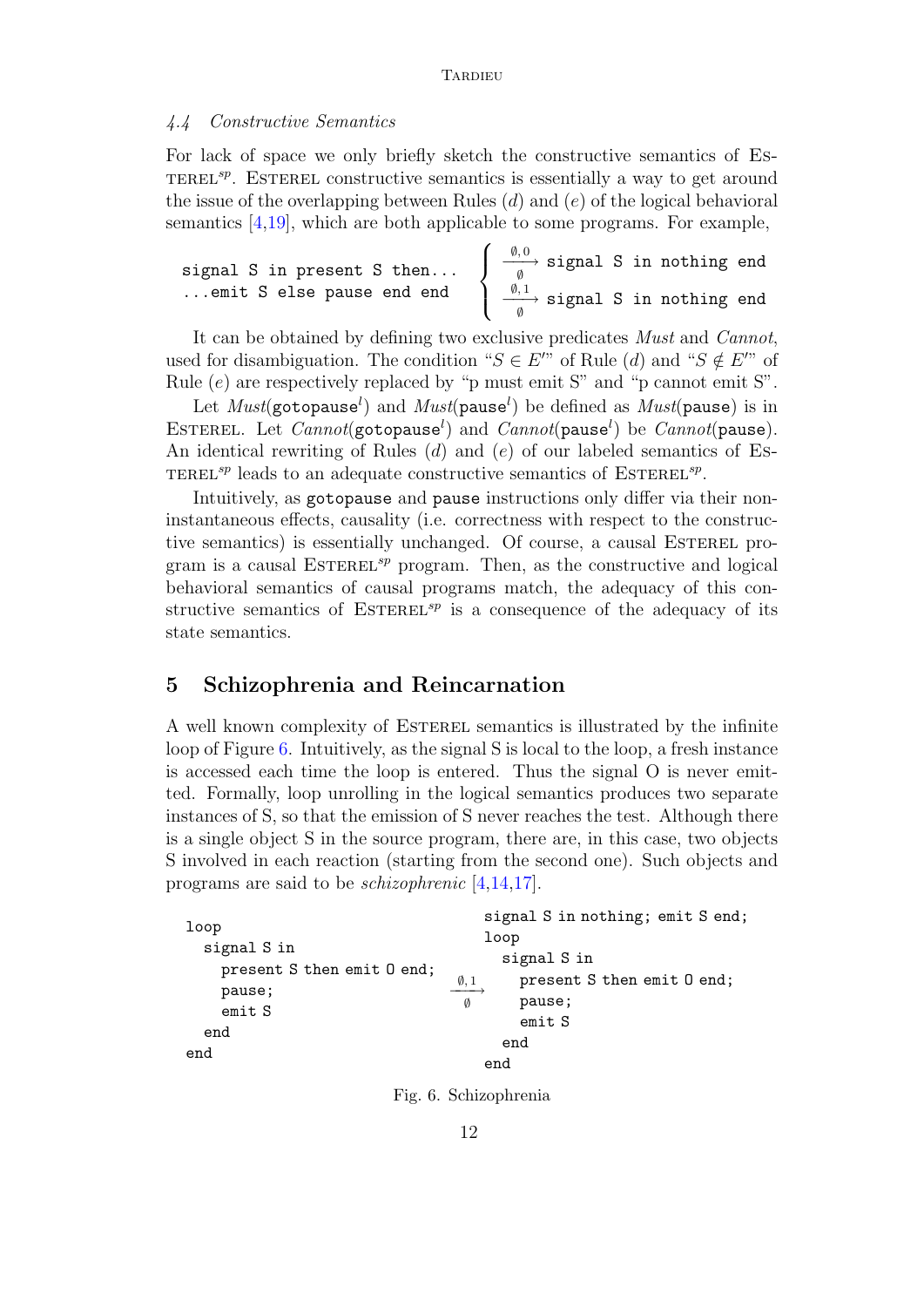```
TARDIEU
```

```
loop
  signal S1 in
    present S1 then emit O end;
    pause;
    emit S1
  end;
  signal S2 in
    present S2 then emit O end;
    pause;
    emit S2
  end;
end
                                    loop
                                      signal S1 in
                                        present S1 then emit O end;
                                        gotopause 1;
                                        emit S1
                                      end;
                                      signal S2 in
                                        present S2 then emit O end;
                                        1: pause;
                                        emit S2
                                      end;
                                    end
```
<span id="page-12-1"></span>Fig. 7. Reincarnation in ESTEREL and ESTEREL<sup>sp</sup>

For reasons beyond the scope of this paper, compiling schizophrenic programs is hard. It is usually achieved either directly through complex and error-prone compilation algorithms (such as those described in [\[4\]](#page-13-0)) or in a two-step process: programs being first rewritten to get rid of schizophrenic behaviors, then more easily compiled, as in  $[16]$ . The first step is called *rein*carnation. It can be obtained by a recursive replication of loop bodies:

## loop p end  $\Rightarrow$ loop p; p end

Applied to our example, this method produces  $6$  the first program of Figure [7.](#page-12-1) Each reaction involves one instance of S1 and one of S2. The resulting program is not schizophrenic. This algorithm however leads to a potentially exponential growth in code size in the presence of nested loops (not illustrated here), which is not acceptable. Improved schemes have been proposed [\[16](#page-14-2)[,17\]](#page-14-6) with various drawbacks such as the need of ad hoc intermediate languages for the representation of programs, complex rewriting rules, etc.

On the contrary, using the gotopause instruction of  $E \text{STEREL}^{sp}$ , a simple and efficient source to source transformation is possible. For a piece of a well-labeled ESTEREL program p, we obtain the ESTEREL<sup>sp</sup> code  $\bar{p}$  by replacing the pause instructions of  $p$  by gotopause instructions, labels unchanged, and the loops by their bodies. For example, "loop pause<sup>1</sup>; pause<sup>2</sup> end" is "gotopause<sup>1</sup>; gotopause<sup>2"</sup>. We now consider the recursive rewriting of loops:

## loop p end  $\Rightarrow$ loop  $\overline{p}$ ; p end

The new rewriting generates the second program of Figure [7.](#page-12-1) With this preprocessing the worst-case growth is only quadratic, because loops are removed from  $\bar{p}$ . Moreover, because unreachable pieces of program are frequent (in italic in Figure [7\)](#page-12-1) and may be erased (dead code), the growth is quasilinear in practice, which is admittedly as efficient as reincarnation can get (as well as direct compilation of schizophrenic programs).

<span id="page-12-0"></span><sup>6</sup> For readability, we rename the two signals S into S1 and S2.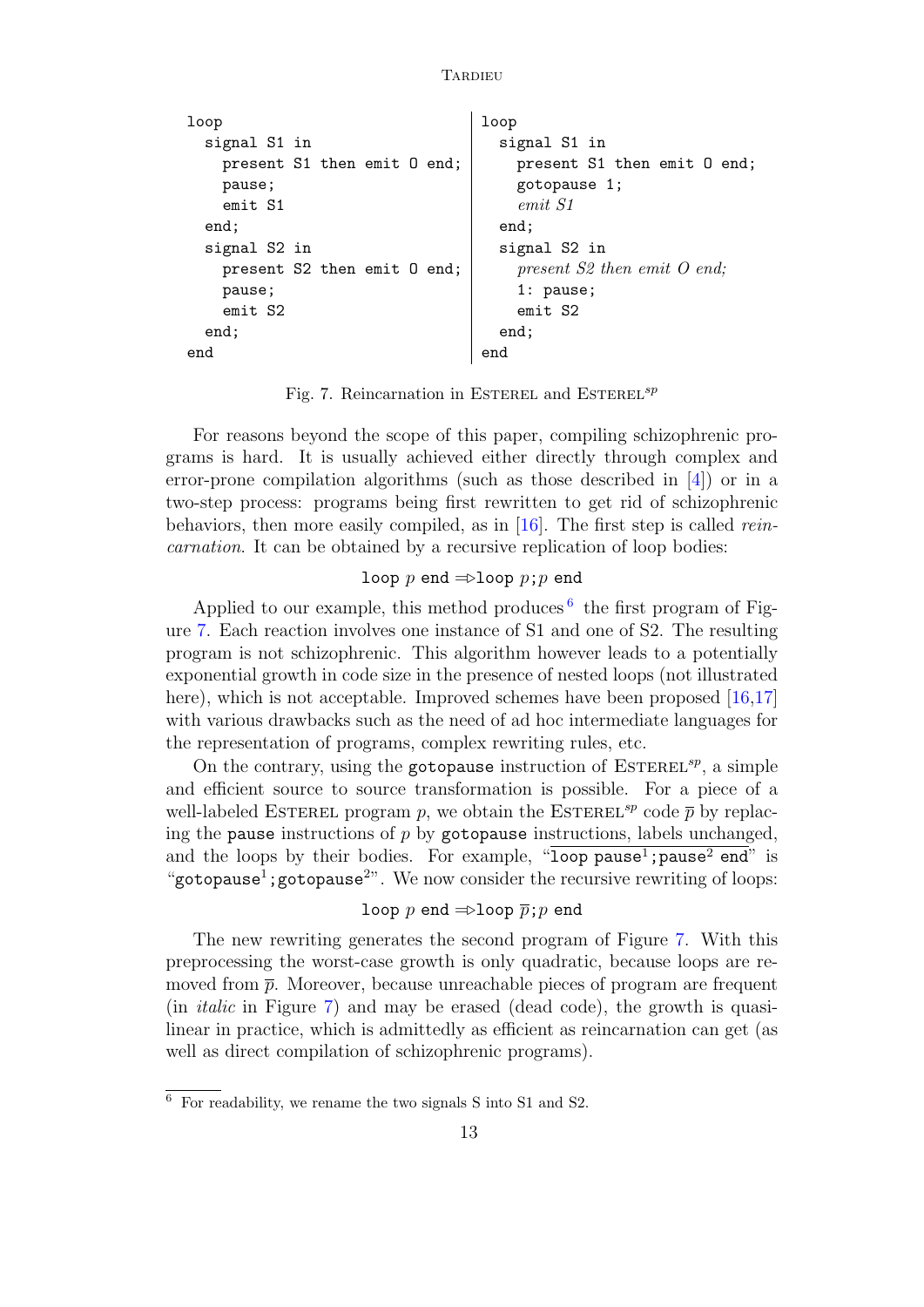## 6 Conclusion and Perspectives

We have designed gotopause a new ESTEREL primitive and fully formalized the extended language  $\text{ESTEREL}^{sp}$  by providing an adequate state behavioral semantics for it. While we focused in this report on a subset of ESTEREL, gotopause can of course be embedded in the complete language. The new construct was coded into our prototype (full) ESTEREL compiler within a few hours.

With gotopause, compiling ESTEREL becomes easier. The core compiler can concentrate on non-schizophrenic programs, relying on the preprocessing [7](#page-13-7) of Section [5](#page-11-0) to get rid of schizophrenic behaviors. Compiling to  $\text{ESTEREL}^{sp}$ is also easier. We expect compilers for graphical formalisms built over Es-TEREL such as SyncCharts  $[1,2]$  $[1,2]$  to take advantage of the enhanced support for automata in  $\text{ESTEREL}^{sp}$ .

We believe gotopause is both powerful and simple. It has a very intuitive behavior and, because its action is delayed (i.e not instantly different from a regular pause instruction), the intuition is not misleading. In particular, it cannot contribute to instantaneous loops or causal cycles. Thus, it is not only convenient for implementation purpose but can be made available to the end user.

## References

- <span id="page-13-5"></span>[1] André, C., SyncCharts: A visual representation of reactive behaviors, RR 95-52, I3S (1995).
- <span id="page-13-8"></span>[2] Andr´e, C., Representation and analysis of reactive behaviors: A synchronous approach, in: Computational Engineering in Systems Applications, 1996, pp. 19–29.
- <span id="page-13-6"></span>[3] Arnold, A. and I. Castellani, An algebraic characterization of observational equivalence, Theoretical Computer Science 156 (1996), pp. 289–299.
- <span id="page-13-0"></span>[4] Berry, G., The constructive semantics of pure Esterel. Draft version 3 (1999), http://www-sop.inria.fr/meije/.
- <span id="page-13-1"></span>[5] Berry, G., The Esterel v5 language primer (2000), www-sop.inria.fr/meije/.
- <span id="page-13-2"></span>[6] Berry, G., The foundations of Esterel, in: Proof, Language and Interaction: Essays in Honour of Robin Milner (2000).
- <span id="page-13-3"></span>[7] Berry, G. and G. Gonthier, The Esterel synchronous programming language: Design, semantics, implementation, Science of Computer Programming 19 (1992), pp. 87–152.
- <span id="page-13-4"></span>[8] Boussinot, F. and R. de Simone, The Esterel language, Another Look at Real Time Programming, Proceedings of the IEEE 79 (1991), pp. 1293–1304.

<span id="page-13-7"></span><sup>&</sup>lt;sup>7</sup> Preprocessing full ESTEREL requires further extensions to ESTEREL<sup>sp</sup>.